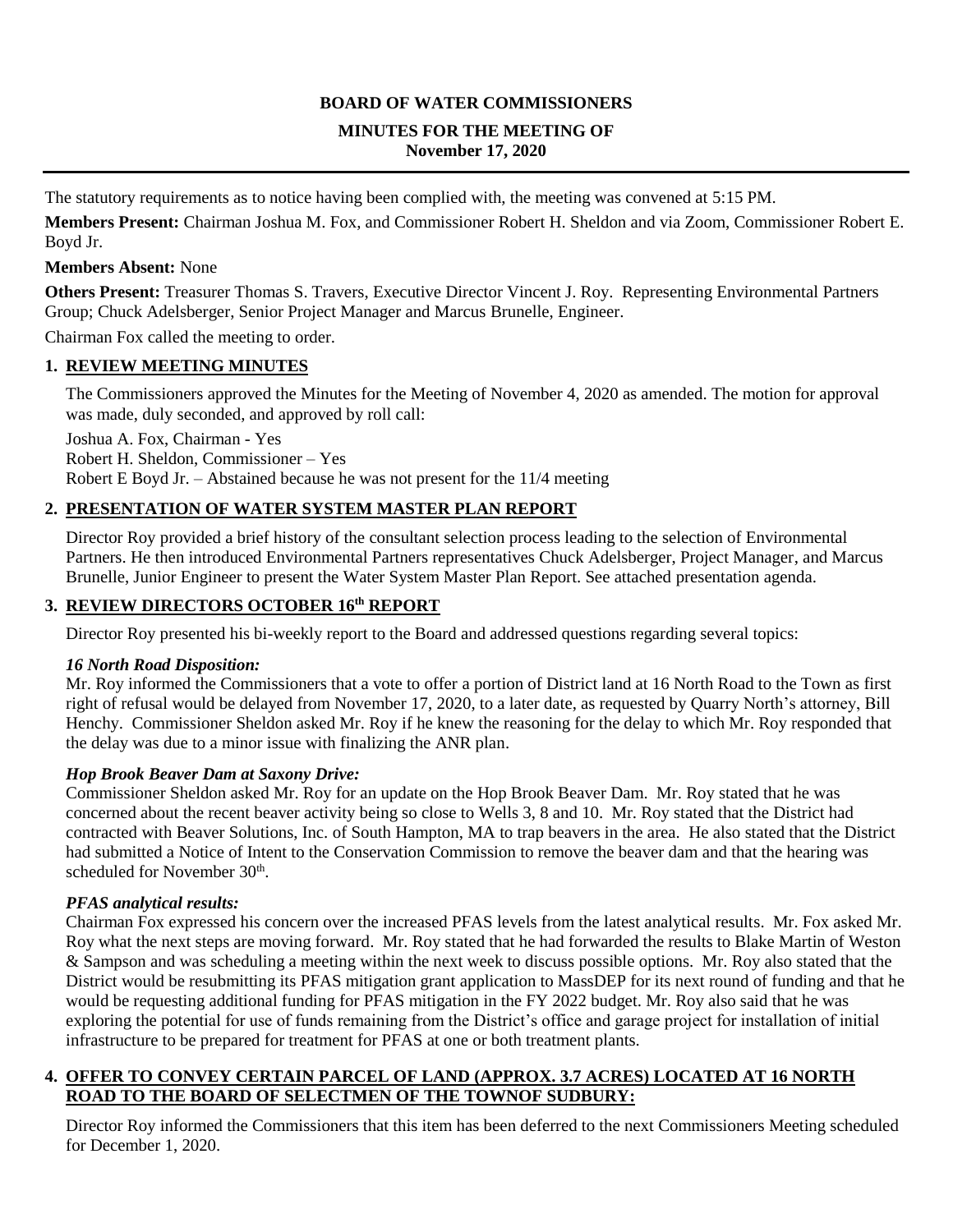#### **5. SWD WATER FOR COLD BROOK CROSSING DEVELOPMENT (FORMER MELONE PROPERTY) IN CONCORD**

Director Roy informed the Commissioners of Quarry North's request for water service to six units of a portion of land within Cold Brook Crossing Development in Concord. Commissioner Sheldon asked for clarification of necessary procedures for the District to serve homes or businesses beyond the limits of the Town of Sudbury. Chairman Fox suggested that the District require Quarry North to submit a document to the District explaining the reasons for the request for water service. Mr. Fox also suggested that the request be reviewed by District Counsel or Jillian Bargar of Anderson & Kreiger, LLP. Commissioners Sheldon and Boyd agreed with Mr. Fox's suggestion and instructed Director Roy to carry it through.

Chairman Fox moved to conclude the open meeting and to move into executive session for the purpose of discussing the purchase, exchange, lease or value of real property with AT&T and to review minutes from Executive Sessions held on the October  $20<sup>th</sup>$  and November  $4<sup>th</sup>$  Commissioners Meetings. The chair confirmed that having discussion in an open meeting may have a detrimental effect on the negotiating position of the District with AT & T Wireless Communications pursuant to General Laws chapter 30A, §21(a) (exception 6). The motion was seconded by Commissioner Sheldon and approved by unanimous roll call:

Joshua A. Fox, Chairman Robert H. Sheldon, Commissioner Robert E. Boyd Jr. Commissioner

There being no further discussions the meeting adjourned at 6:05 PM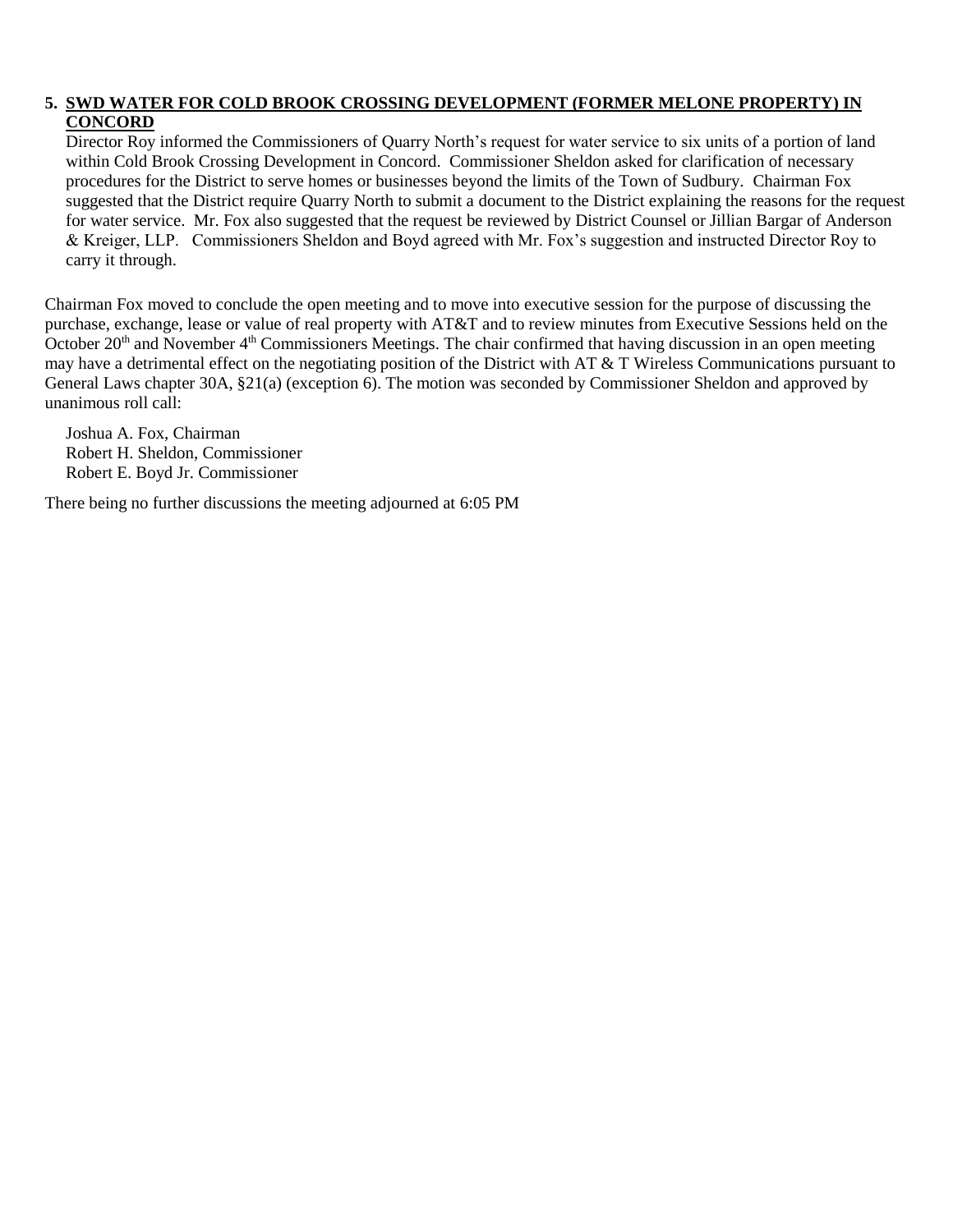

# MEETING AGENDA

**Date:** November 17, 2020

**Meeting Title:** Sudbury Water District-Board of Water Commissioners Meeting Presentation of Water System Master Plan Report

### WSMP Overview

- Water Treatment and Supply
	- o Potential Per and Poly-fluoroalkyl substances (PFAS) Treatment Improvements
	- o Reduce Water Age in Distribution System
	- o Well No. 5 treatment improvements
	- o Concord Road Area Groundwater Exploration Program
- Transmission Main Improvements
	- o Route 27 Fire Flow Improvements
		- o Wayside Inn Area Piping Improvements
- Storage Evaluation
	- o Create Goodman Hill and Bigelow Drive High Service Areas (increase usable storage)
	- o Assess potential for storage mixing systems to reduce water age
- Distribution System Improvement
	- o Water Main Break History
	- o Asbestos Cement Pipe Replacement
	- o Pipe Looping
- SCADA Evaluation
- Risk and Resilience Assessment (includes Cybersecurity from SCADA Evaluation)

### Recommended 20-year Capital Improvements Program

- Goodman Hill High Service Area booster pump station and elevated storage tank
- Potential small booster pump station on Bigelow Drive
- SCADA system improvements including Cybersecurity
- Fire protection improvements
- Potential groundwater exploration program for new source in northern Sudbury
- Asbestos cement (AC) pipe replacement
- Water distribution system pipe looping
- Ongoing assessment and continuous maintenance of raw water/treatment facilities

### Action Items and Next Steps

- Goodman Hill and Bigelow High Service Areas Preliminary Design Phase
- SCADA System Upgrades